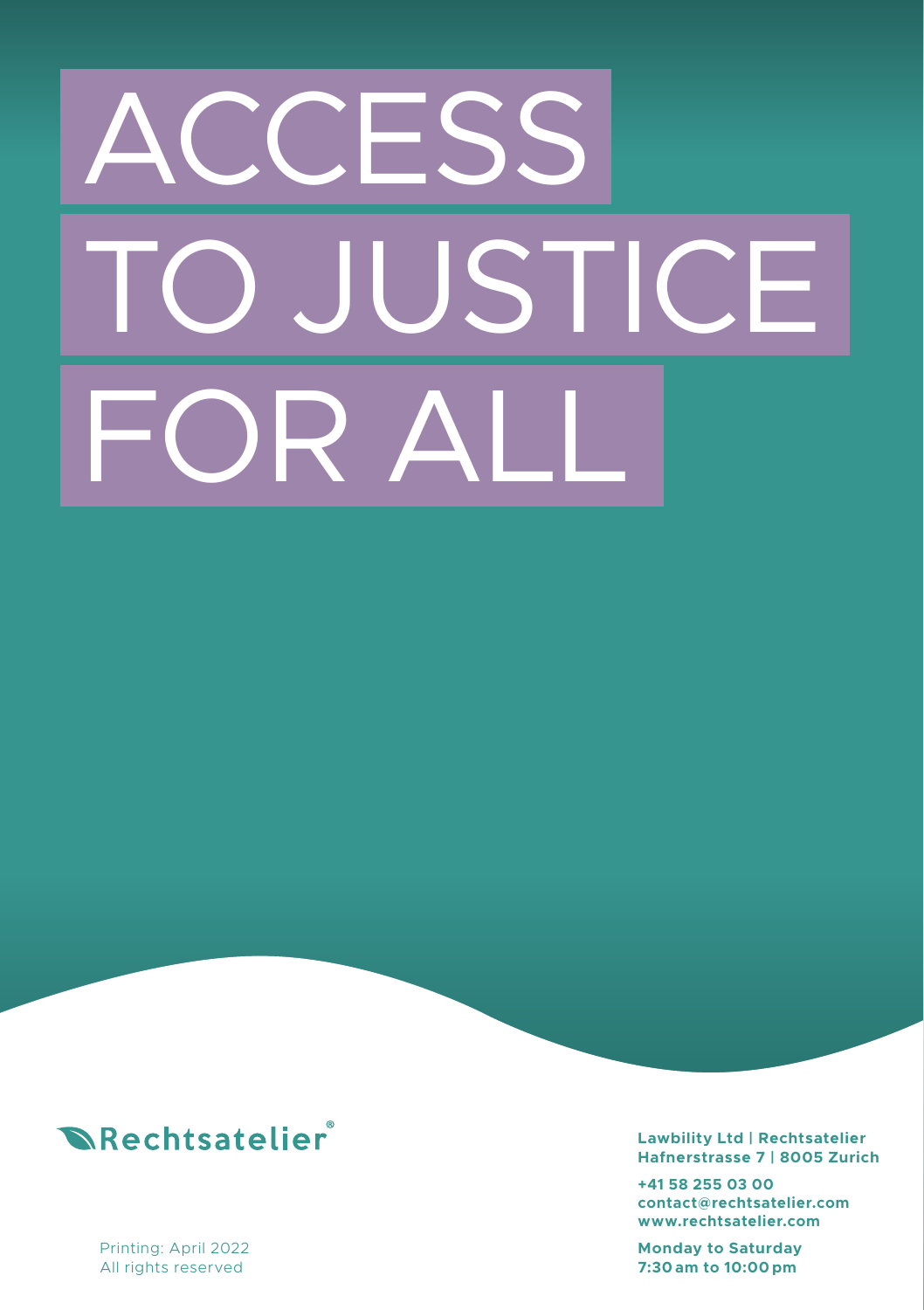**At the beginning of September, the Tagesanzeiger's Focus Legal Guide 2020** *(Fokus Rechtsguide 2020 of the Tagesanzeiger)* **published an article entitled "Access to justice for all!". Editor Lars Gabriel Meier had a conversation with the head of the Rechtsatelier, Jean-Luc Delli, about how to improve access to legal information, legal services and legal solutions.1 The full conversation can be found here.**

#### **Mr. Delli, why are there so many uncertainties in everyday legal life?**

People seeking justice have a need to obtain a practical solution to a problem or an individual situation. Legal service providers are required to develop their solutions in such a way that they comply with both the legal system and the interests of those seeking justice. Whether a solution is negotiated out of court or comes about in court, also differs in terms of costs, time and uncertainty about the outcome. The chances of success cannot be planned or predicted. Those seeking justice are left with the risk that they will remain frustrated despite the effort expended. Accompanying those seeking justice in their decision-making process, analyzing where they stand (situation and legal analysis), understanding what the client's interests are and what fields of action and solution options are open are all part of professional legal services.

*"Professional legal service providers recognize what clients are looking for and weigh the client experience equally with the legal information and related advice provided. This is how* 

**Nowadays, it is possible to receive individual counseling anonymously on the Internet, by telephone, or in the form of a personal meeting at a moderate fixed price. What are the advantages of telephone and personal individual counseling?**

In the course of a telephone or personal one-on-one consultation, people seeking legal advice obtain the legal information they need to decide how to obtain justice themselves or with the help of a third party. Knowing the law or one's own law meets a customer need and has a corresponding market value. Standardized legal information is nowadays easily "accessible" on the Internet, but it is not directly appli-

cable to the person seeking legal assistance. Legal service providers can focus on the customer need and themselves be just as easily accessible and offer legal information and legal services affordably on the market.

#### **When is an individual consultation at a fixed price no longer sufficient to meet the client's needs?**

During a one-on-one consultation, legal seekers learn about their injustice (legal information) and what legal solutions are possible. If legal seekers can implement the fields of action and solution options themselves, the individual consultation offers affordable guidance on how to proceed in order to achieve one's goals. In simple situations, this may already meet the client's needs. Those seeking legal advice know how to proceed. Individual counseling is no longer sufficient, however, if legal seekers want further legal services or a person who advises, accompanies or represents them in the matter.



Professional legal service providers understand how to explain legal analysis and legal solution to legal seekers in such a way that clients can understand the situation and decide how to proceed.

#### **Can legal information also be obtained in simple language if required?**

Legal information, whether oral or written, must be comprehensible to the person seeking justice. This applies to a court decision as well as to a contract or legal advice.

*"Professional legal service providers understand how to describe and explain legal analysis and legal resolution to legal seekers in a way that they understand the situation and how*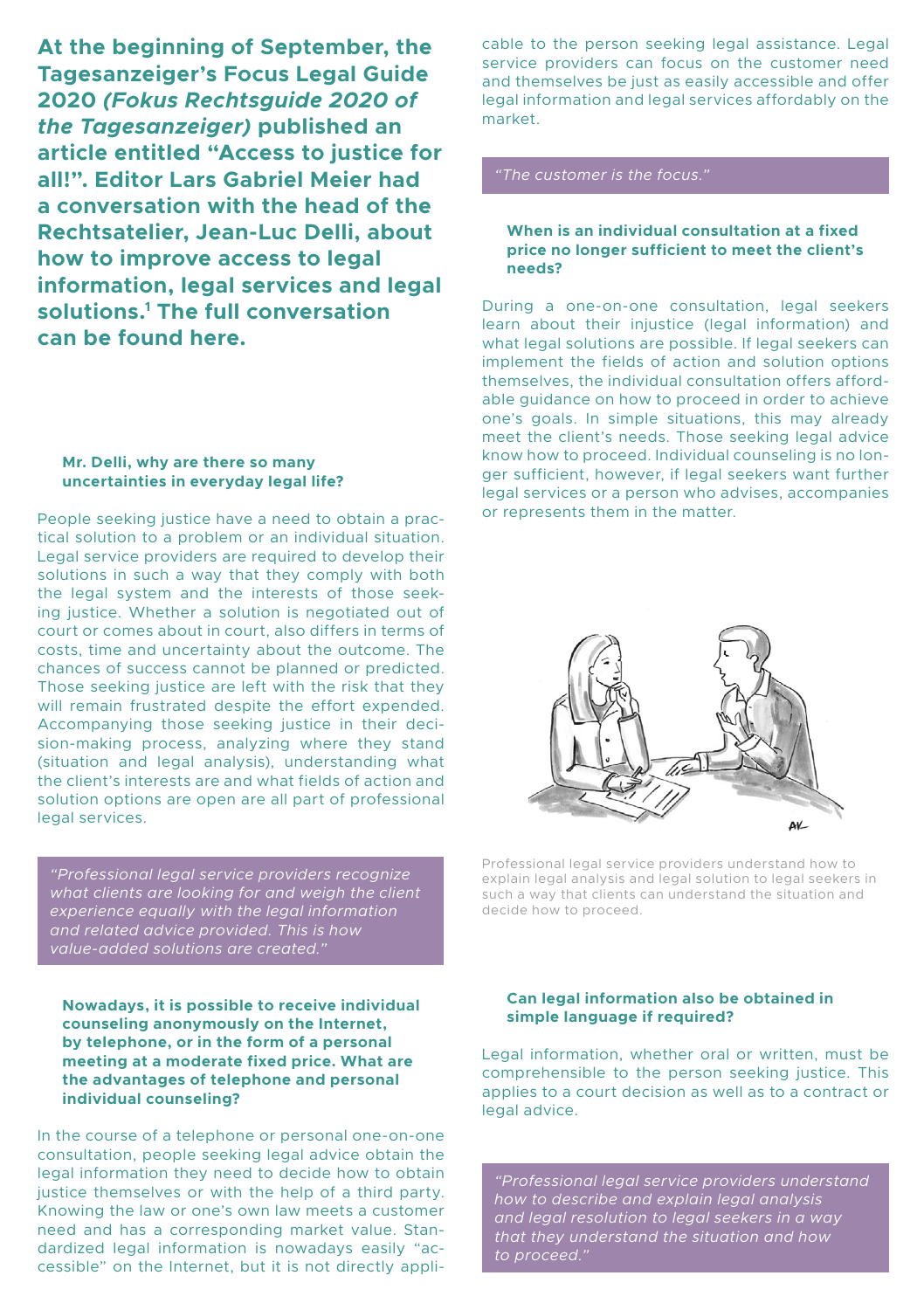They assist clients in deciding which solution with which resources is appropriate in the current situation. This requires that the advisor has a good grasp of the injustice and the problem of the person seeking legal assistance and matches the advice with the needs of the person seeking legal assistance. In contrast, professional legal service providers know how to make legal information and legal services accessible to clients in simple language.

#### **What about access to law if you do not understand our national languages?**

Law in this country is not very accessible in foreign languages, and without a command of the national languages, people seeking justice are usually denied access to the law. Foreign-language law-seekers will therefore often fail because they cannot find legal information themselves.

#### **How does a layperson recognize professional legal advice?**

Professional legal advice focuses on the client. The client decides for himself what he will receive: be it only legal information (i.e. a legal analysis, situation assessment and recommendations for action) or other legal services such as legal advice, legal coaching and legal representation. In terms of the form of cooperation, the Swiss legal market has potential. We no longer consider traditional legal representation to the exclusion of clients or even their "paternalism" to be in keeping with the times.

*"Professional legal service providers vary their role and adapt the form of collaboration to the client relationship."*

Thus, instead of dominantly acting as legal representatives, where the client is excluded, legal service providers can alternatively support their clients from the background in an advisory capacity. In Switzerland, little attention is paid to legal coaching, in which legal service providers assist their clients on an equal footing, enabling them to have their say and help shape negotiations in or out of court, which in certain cases can be very effective, as the clients help shape the process and become part of the solution.

*"Because customers should be able to decide* 

#### **Does legal advice always have to be expensive? How can legal advice be offered "affordably"?**

Only with full cost transparency do clients also have the necessary cost control. While in a court case the dispute is temporarily settled, in a negotiation or mediation the parties meet on the solution level. In this way, problems can be solved outside of court in a sustainable and practical manner, which is often profitable, creates potential and saves resources in no small measure. A professional legal service will therefore promote dialogue and explore all possible out-of-court solutions before embarking on a potentially conflictual, long and expensive legal process.

#### **Explain your understanding of "access to law".**

In the legal market, "access to law" is often defined as "access to lawyers". Internet platforms and providers advertise that they can find a suitable lawyer for those seeking legal advice. Yet "access to law" still has immense potential in Switzerland. As with other services, it should become a matter of course that everyone in this country can obtain legal services at an affordable price and tailored to the customer's needs. Far too often, people live with injustice because they do not know the law, do not recognize the added value of legal services or cannot find access to satisfactory legal solutions.

#### **Is it even possible to get justice without money and influence?**

Access to justice is not always guaranteed in this country. Although Switzerland is considered a constitutional state, it too often fails to provide a way to enforce the law. Thus, people live within justice because they do not know their rights (lack of access to legal information) or cannot reach a legal solution and because they are denied access to legal services (lack of access to legal services and legal information). The high cost of legal services is just as much a problem as the cost of legal proceedings. The Swiss middle class in particular often cannot afford these costs, but they also do not qualify for free litigation. Legislators are challenged to make law and legal solutions more accessible and affordable.

*"Legal service providers can also do their part by putting the client first and offering affordable solutions."*



**Jean-Luc Delli** is the founder and director of the "Rechtsatelier". He advises solution-seeking entrepreneurs and private persons in difficult decisions and different life situations in accordance with the law and with an entrepreneurial spirit and guides them ("coaching") and creates with them valuable solutions (legal advice, legal representation, legal negotiation).